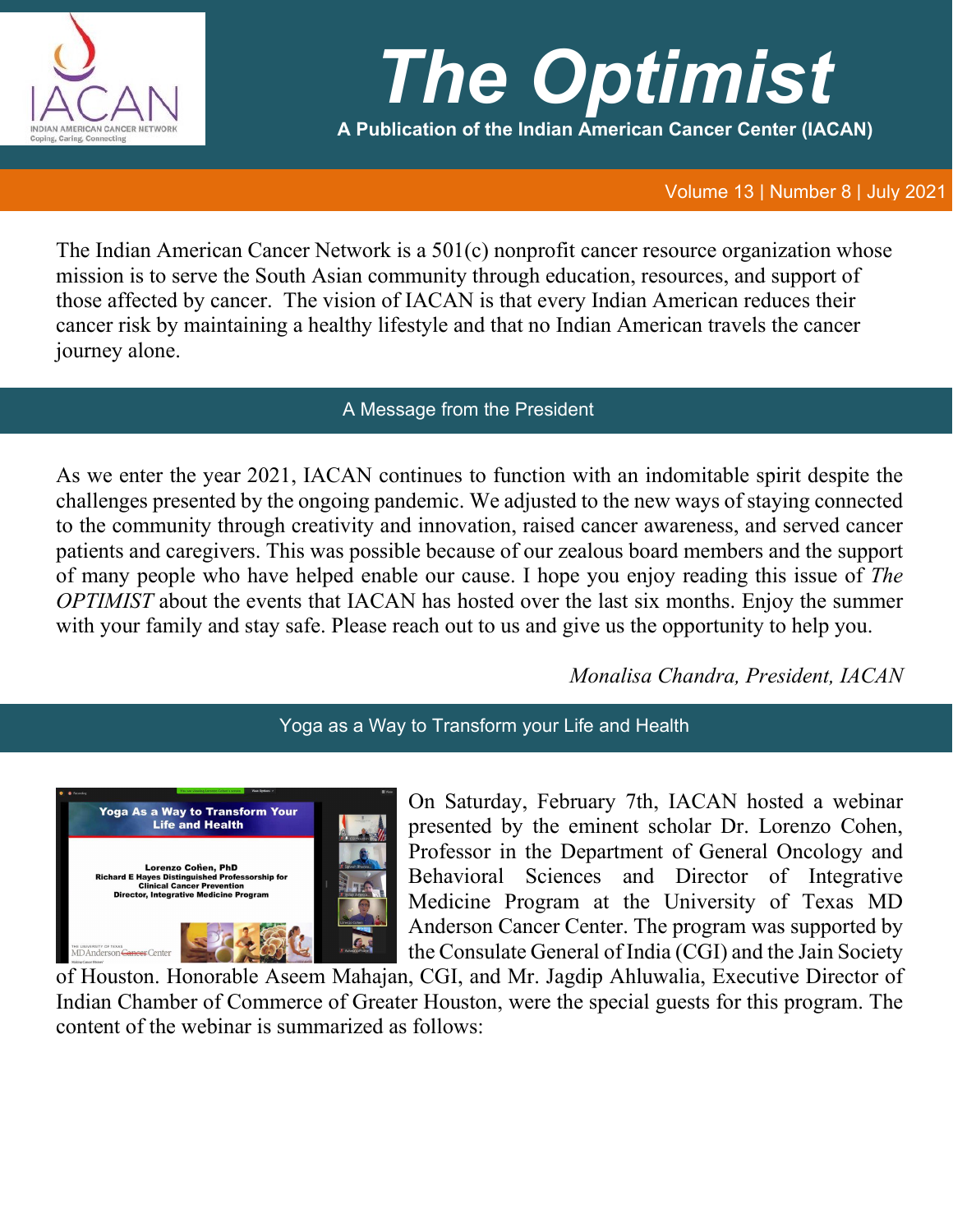It is now clear that Yoga's popularity around the world has gone well beyond a fad or passing curiosity. The burgeoning field of mind-body research and contemplative practices in medicine, of which yoga from the Indian tradition is prominent, is beginning to show that the contribution of these practices to health and wellbeing go well beyond the simple relaxation response. Yoga

when practiced in a comprehensive manner including asana, pranayama, meditation, diet, and social consciousness will have profound effects on all aspects of life. In fact, lifestyle factors are increasingly being recognized for their role in most non-communicable diseases such as cancer, cardiovascular disease, diabetes, and respiratory diseases. The science of yoga has expanded dramatically in the past few decades with the benefits of yoga being documented through the use of rigorous research across our population from multiple medical conditions to how it can help school children become better students and ultimately better adults to foster a healthier world.



Yoga, a quintessential mind-body practice, when approached as a way of life, can have a profound impact on people with cancer. The state-of-science of lifestyle and yoga for people with cancer is reviewed in Dr. Lorenzo Cohen's talk with an emphasis on past and ongoing research conducted at the MD Anderson Cancer Center. Extensive research now supports yoga's benefits in improving overall health, quality of life, physical function, and multiple biological outcomes (immune function, hormone regulation, etc.), as well as stress resilience and ability to find meaning in the illness experience. According to the joint Society for Integrative Oncology and American Society of Clinical Oncology guidelines for the use of integrative therapies during and after breast cancer treatment, yoga is recommended for reducing anxiety as well as for improving quality of life, mood, depressive symptoms, fatigue, and sleep. Similarly, the National Comprehensive Cancer Network (NCCN®) recommends patients "consider" yoga for improving some survivorship areas, such as distress, cognitive functioning, menopausal symptoms, and pain. Yoga is also formally listed in the NCCN Clinical Practice Guidelines in Oncology as an effective intervention for cancer-related fatigue and anticipatory nausea/vomiting. Yoga plays an important role for cancer patients and caregivers alike to help improve aspects of quality of life and possibly even clinical outcomes.

*Lorenzo Cohen, Ph.D., UT MD Anderson*

#### Yoga, Breathing and Meditation Sessions for Healing

As our ongoing program aiming to improve the mental wellbeing of the survivors, IACAN hosted Spring 2021 8-week Yoga session from February to March this year. This year the Yoga program was open to the community as an intervention to alleviate stress related to the pandemic. Yoga and other comparative modalities are increasingly being administered to both cancer patients and survivors to lessen many psychosocial factors such as depression, anxiety, and stress. The sessions were conducted every Sunday at 8:00 AM via an online platform by Anjali Kanojia Ph.D., a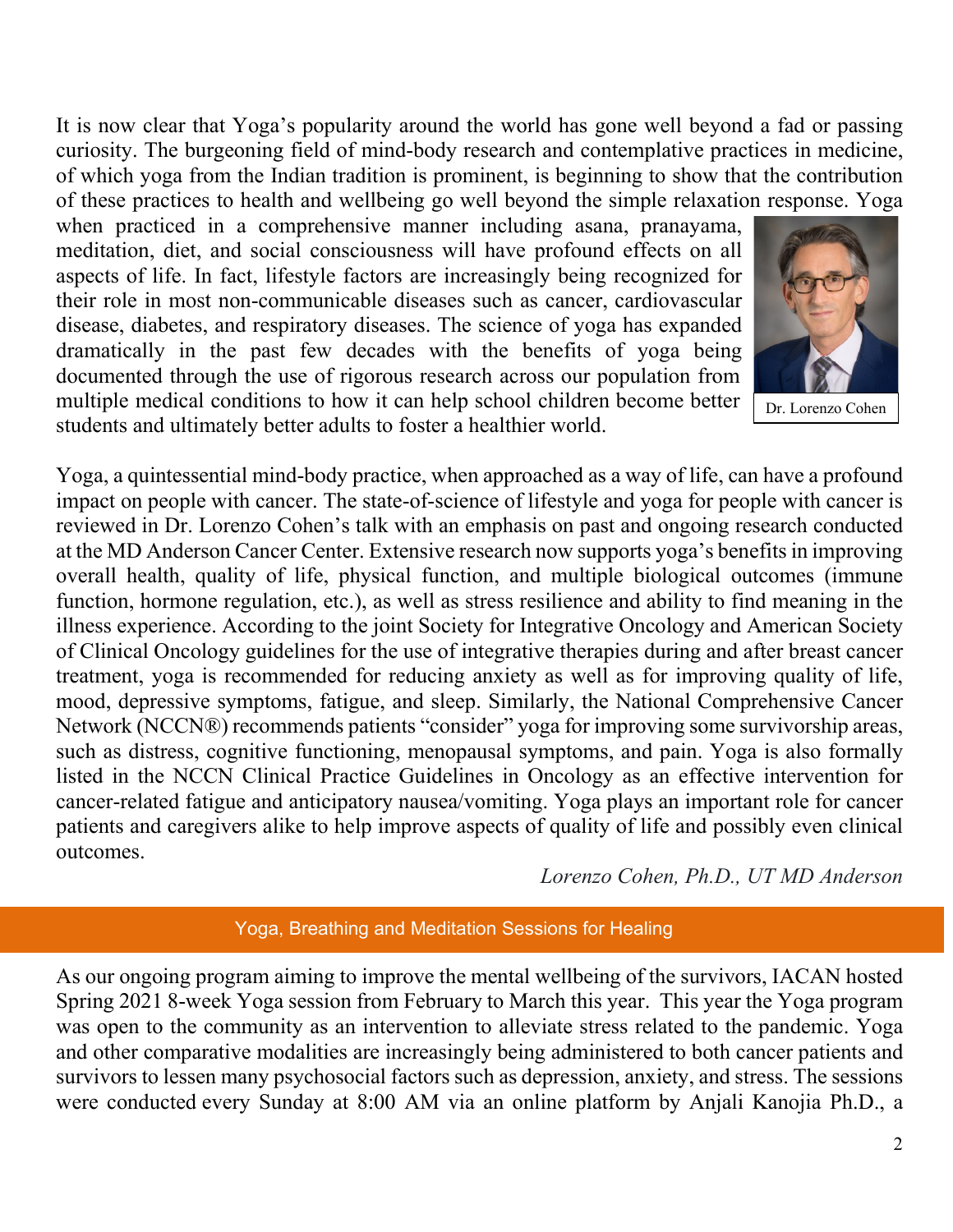certified yoga instructor, the program champion, and IACAN's board member. Although the program was primarily designed for the cancer survivors, the program assessment indicated a reduction in stress among the participants who were affected by cancer as well as those who were not affected by cancer. Following are a couple of testimonies from the participants: "My heart feels deeply grateful. I appreciate and truly enjoyed being in Dr. Anjali's yoga class. Thank you to all those who are involved in organizing this wonderful program" Another participant shared, "The classes were very instructive and provided very clear instructions to continue. The instructor was extremely professional and interesting. We were glad to have participated. We would like to see these classes continue."

This free resource has been very popular in the community and IACAN will continue providing the service twice every year.

*Monalisa Chandra, (IACAN)*

#### Colorectal Cancer: Prevention, Detection, and Treatment

IACAN's second webinar this year was on colorectal cancer. On Saturday, April 28<sup>th</sup>, the webinar was presented by two eminent colorectal cancer researchers from M.D. Anderson, Dr. Arvind Dasari and Dr. Gottumukala Raju.

Colorectal Cancer (CRC), the cancer of the colon and or the rectum, is the third most diagnosed cancer and the second leading cause of cancer-related deaths in the U.S. Although most CRCs arise sporadically, some patients are at a higher risk due to either a family history of cancer or



specific familial genetic changes. Most CRCs arise from abnormal growths called polyps over 10-15 years and can be prevented by proactive screening. The American Cancer Society recommends regular screening starting at the age of 45. This can be done either with a visual exam such as a colonoscopy or a sensitive stool-based test to detect cancer. CRC patients may be asymptomatic or present with varied abdominal symptoms. Tissue biopsy, blood tests, scans to detect metastasis aid with diagnoses and staging cancer. The stage at which the cancer is first detected affects treatment regimens and survival outcomes. Depending on the stage and location (colon or rectum) of cancer, surgery, radiotherapy, systemic therapy, or a combination thereof may be administered. Surgery and radiotherapy treat localized cancers and systemic therapies such as chemotherapy and immunotherapy treat cancers that have metastasized (spread).

*Shikha Khatri (IACAN Board)*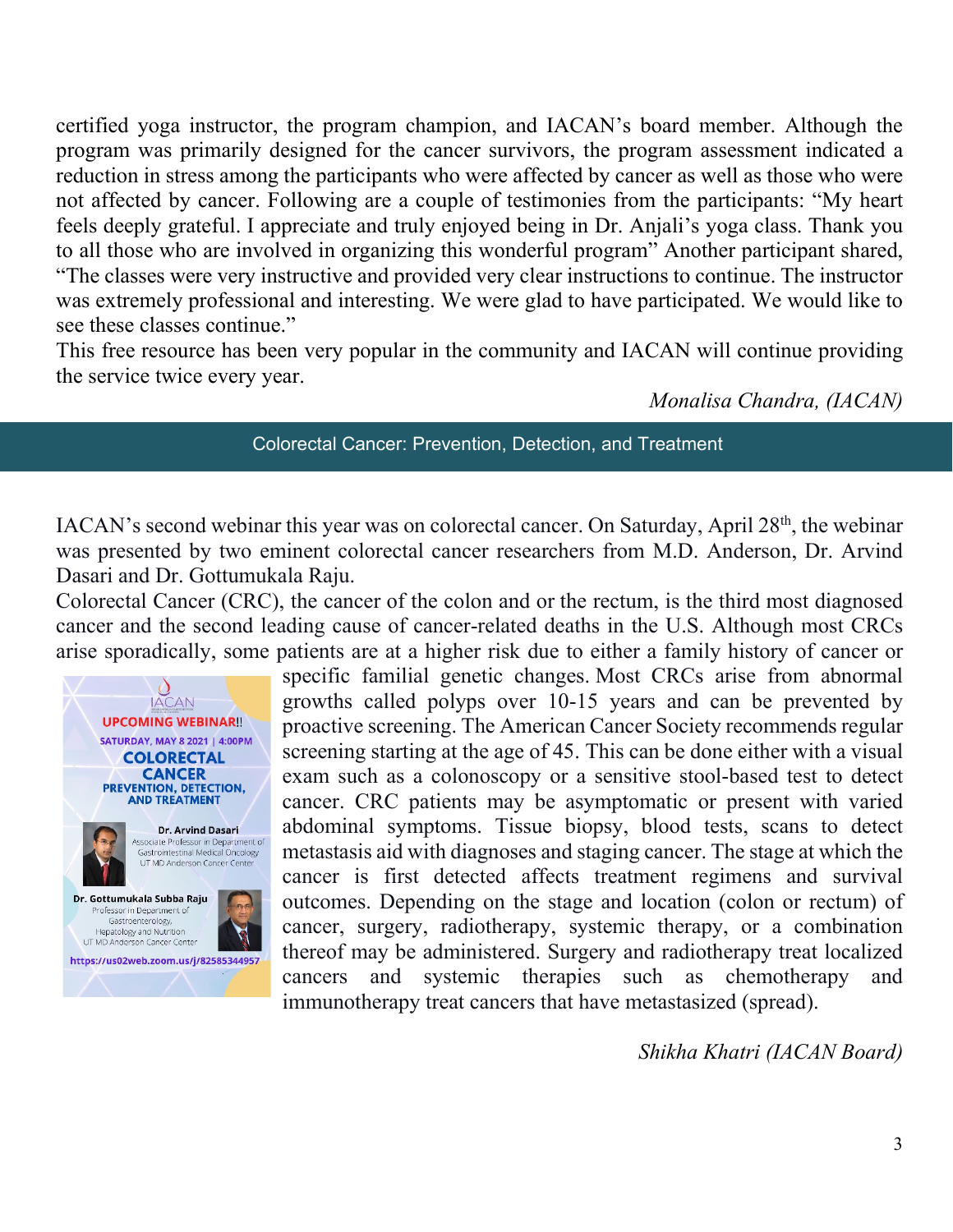#### International Day of Yoga 2021 & Celebration of Cancer Survivorship

On Sunday, June 13th, IACAN celebrated Cancer Survivor's Month and International Day of Yoga 2021. IACAN was one of the first organizations in the Houston area to kick off the 2021 International Day of Yoga. IACAN celebrated the day by recognizing survivors and stressing mind-body wellness. There were two consecutive events to celebrate IDY 2021.



First, Dr. Guadalupe Palos from the MD Anderson Office of survivorship presented a talk on cancer survivors and shared statistics specifically relevant for the Indian population. Any individual diagnosed with cancer is a survivor, from the time of their initial diagnosis and for the balance of their life. "Co-survivors" often describe their family, friends, and caregivers that have assisted the cancer survivor in their survivorship journey. The scientific

advancements in cancer detection and treatments are reflected in the marked growth of American

cancer survivors over time. However, the survivorship journey is not a "one size fit all". Therefore Indian-American-specific incidence, mortality, survivorship rate data need to be collected to tailor treatments to this population. Managing the survivorship experience will be unique to each individual and can be enhanced by being aware of the current knowledge in the field and the available resources. The book From Cancer Patient to Cancer survivor focuses on adult cancer survivors during the phase of care post-primary treatment and can be downloaded free at [https://www.nap.edu/download/11468#.](https://www.nap.edu/download/11468)

The event was then followed by an hour-long yoga session,

pranayama (breath exercises), and a long relaxation session that stressed healing and general wellbeing. The program participants received a goody bag courtesy of MD Anderson Cancer Center and IACAN.

On Monday, June 21<sup>st</sup>, IACAN partnered with Be The Match for a Bone Marrow drive at the India House's celebration of International Day of Yoga. In addition, IACAN hosted an online Marrow drive early this year.

*Shikha Khatri & Anjali Kanojia (IACAN BOARD)*